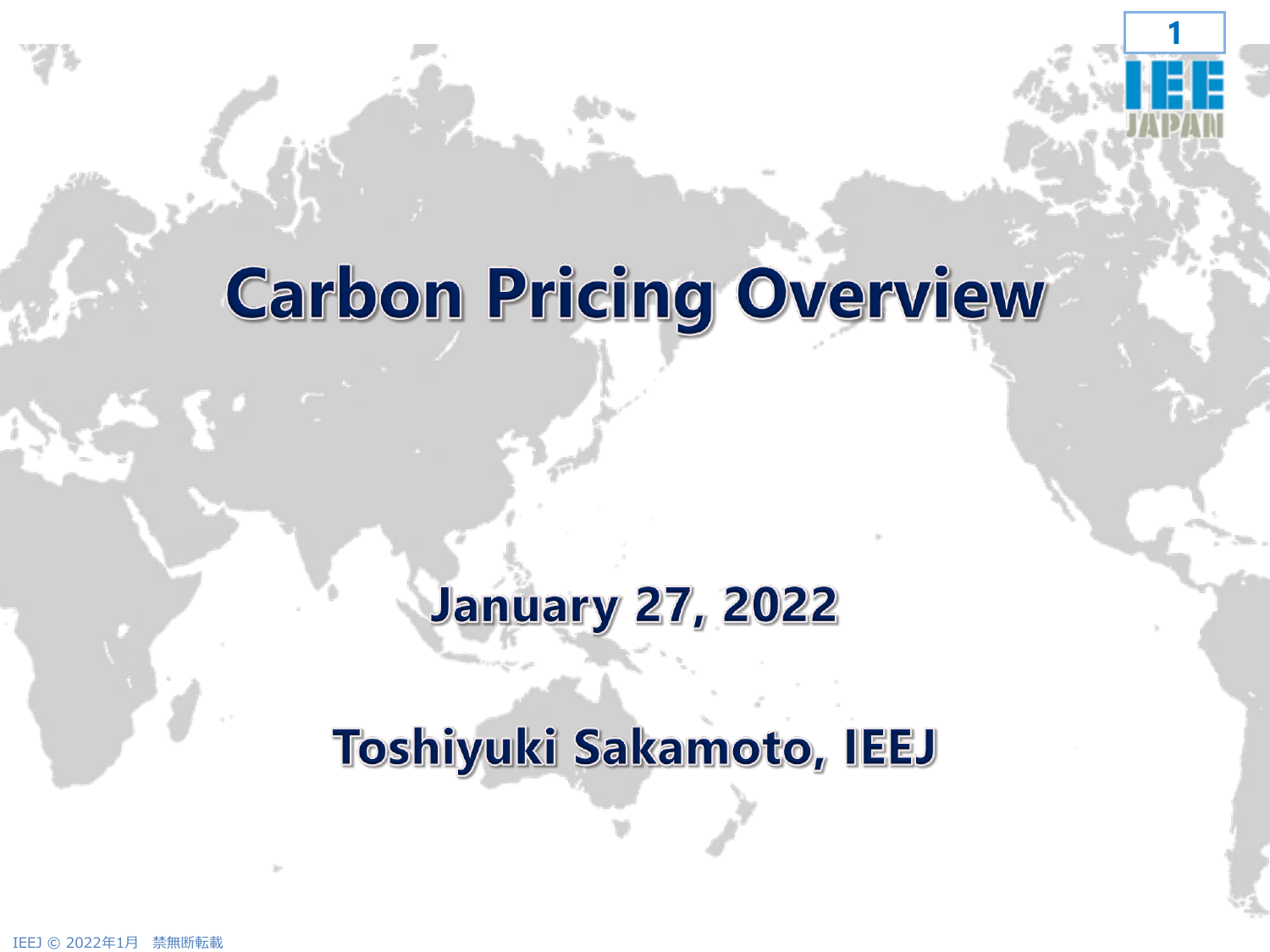### **In Japan, debate still continues…**



- •We have been debating this for almost two decades. **√MOE's tax reform request (環境税) since the early 2000s** 
	- ✓Introduction of "tax for measures tackling climate change"(地球温暖 化対策税) in 2012:now ¥289/tCO2 (but ¥4057/tCO2 if energy taxes included, ¥6301/tCO2 if FIT payment also included)
- •Green Growth Strategy with 2050 Carbon Neutral (Dec. 2020)
	- $\checkmark$  Now different stage with 2050 CN announcement as a game changer
	- $\checkmark$  "carbon pricing that contributes to growth strategy"
	- ✓"technical discussions are needed"
- •Two Study Groups at MOE and METI kicked off in Feb. 2021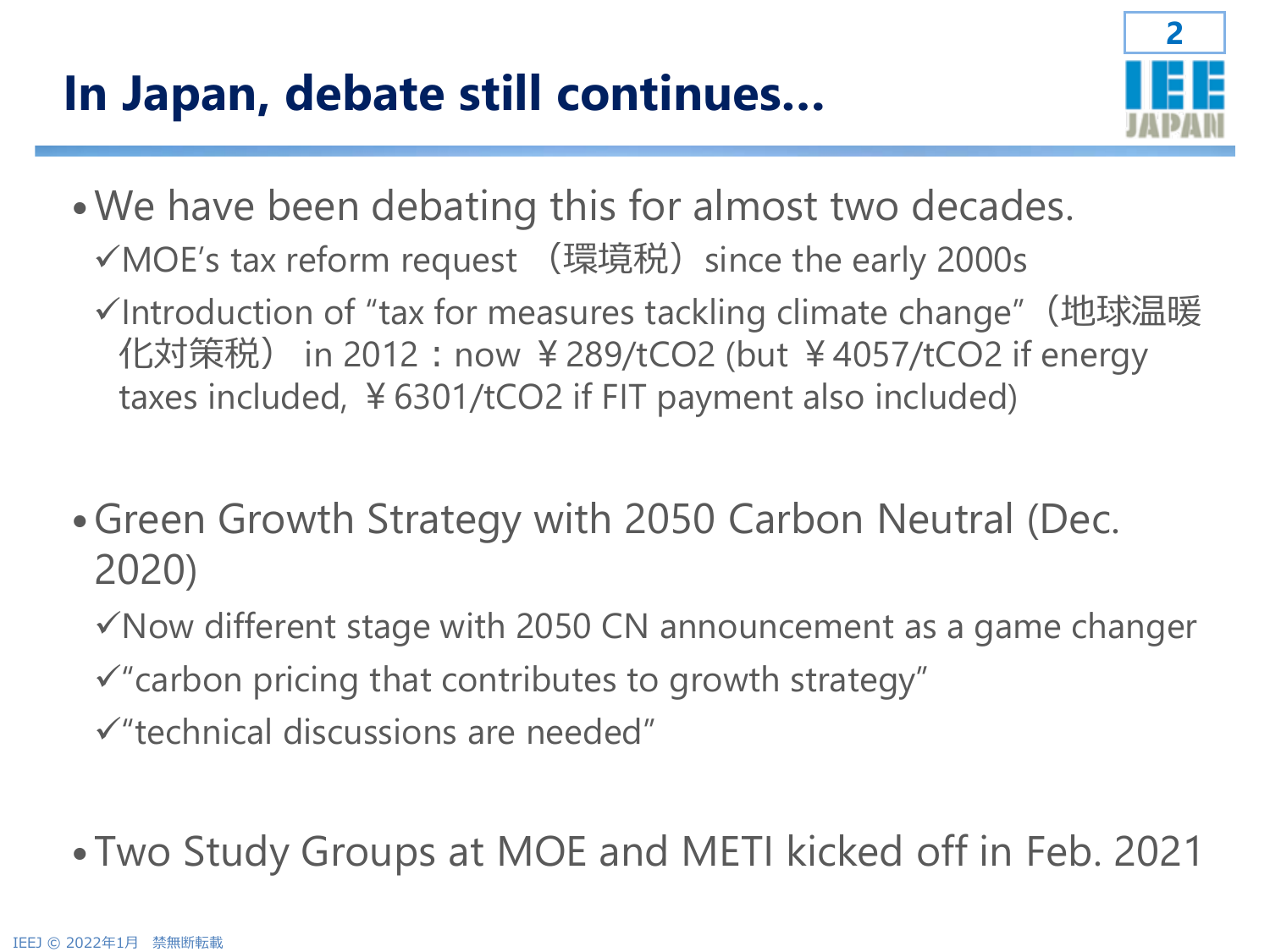# **MOE Study Group**



- Interim Repot (July 2021)
	- $\checkmark$  carbon tax, ETS, credit mechanism, CBAM, internal carbon price, etc.
- •"Carbon pricing within policy mix" (Dec. 2021) : Further deliberation is needed for:
	- ✓ Voluntary credit trading
	- $\checkmark$  Carbon tax (including reform of tax for measures tackling climate change)
	- $\checkmark$  ETS (including future introduction)
- •In the meantime, MOE submitted FY2022 tax reform request mentioning carbon pricing (Sept. 2021)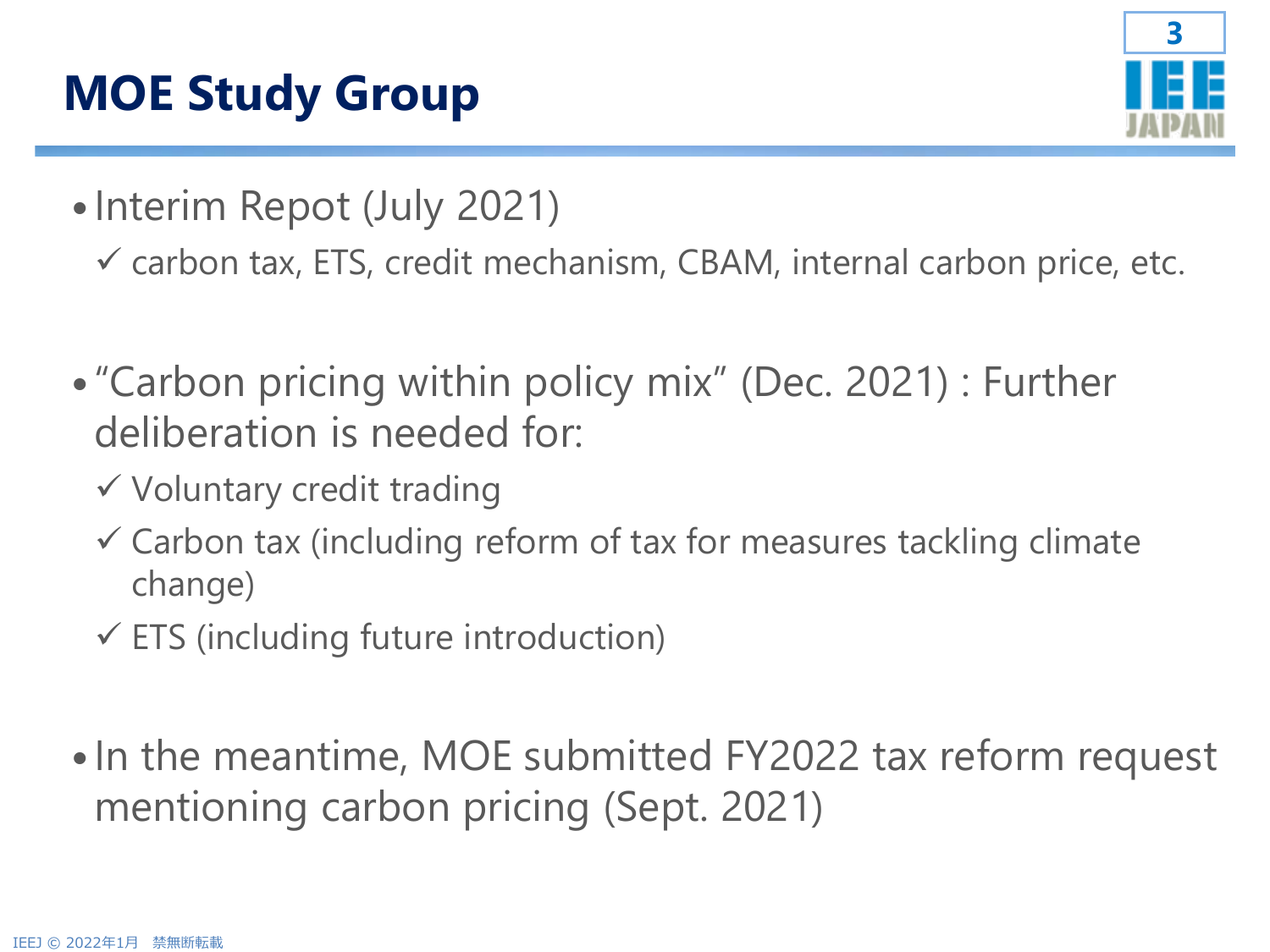# **METI Study Group**



- Interim Repot (July 2021)
	- $\checkmark$  carbon tax, ETS, credit mechanism, CBAM, internal carbon price, etc.
	- ✓ Proposed vitalization of credit trading market and "CN Top League" as a voluntary ETS, with a caveat that if it does not work, pricing by the government could be considered.
- •Basic concept of "GX League" (Dec. 2021) as a forum to:
	- $\checkmark$  Discuss and create sustainable future of 2050 CN,
	- $\checkmark$  Discuss market creation and rule-making in CN era, and
	- $\checkmark$  Implement voluntary ETS to achieve ambitious voluntary targets
- •Details of "GX League" will be announced in Feb. 2022 to be fully implemented in FY2023.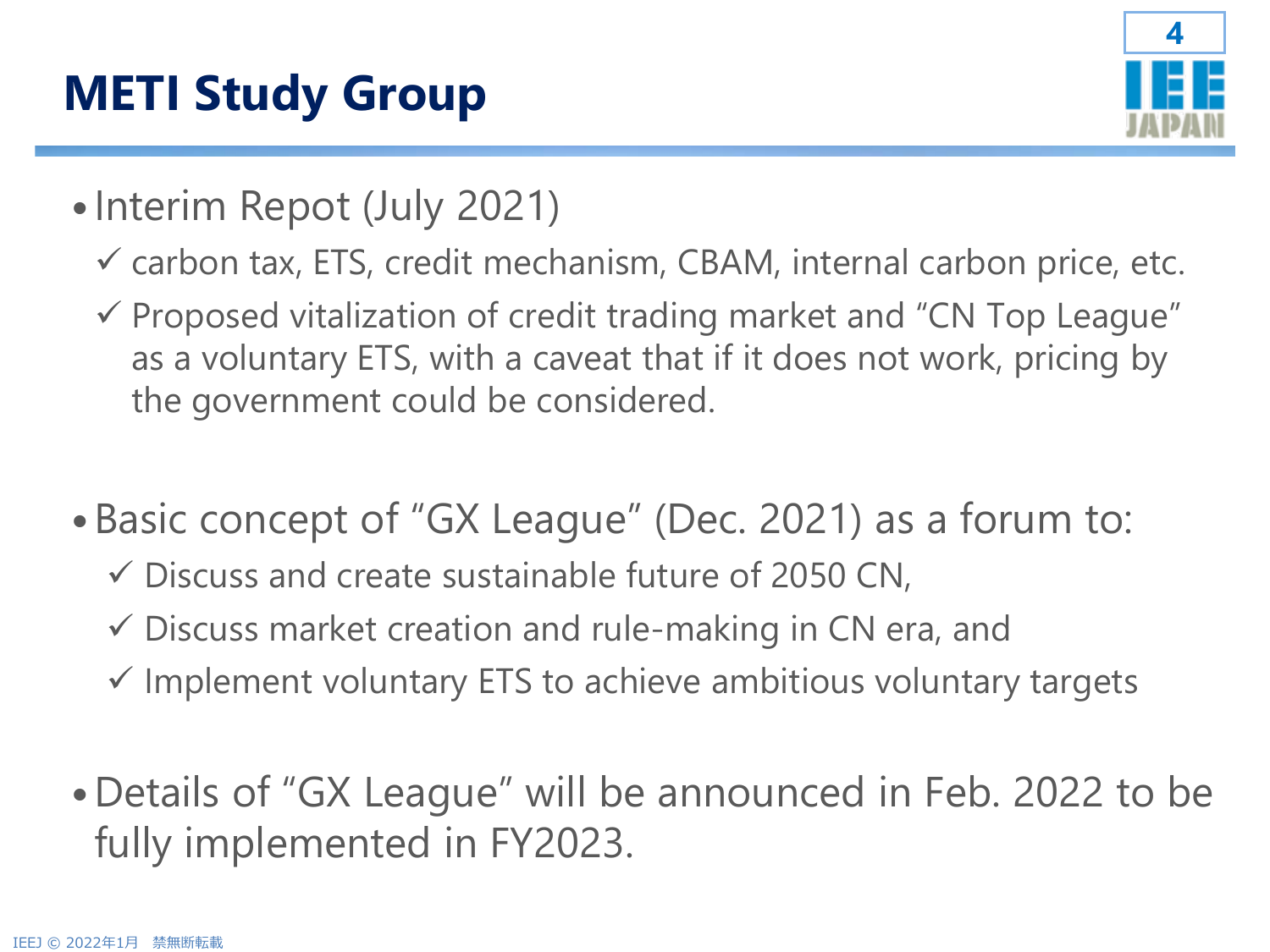

- •FY2022 Tax Reform Principles (税制改革大綱)(Dec. 2022)
	- ✓ Neither "carbon tax" nor "carbon pricing" was mentioned
- "Growth and Distribution" (成長と分配): PM Kishida's core creed
	- $\checkmark$  Does this fit carbon tax, which disproportionally affects low-income families?
	- $\checkmark$  MOF's influence in the administration/Timing of national election
- Policy Speech (施政方針演説) (Jan. 2022):
	- ✓ "We will find future directions for many points at issue: ……, carbon pricing." (about ten issues were mentioned)
- •"Clean Energy Strategy"
	- ✓ Deliberation is under way at PM Office and METI since Dec. 2021
	- $\checkmark$  Transformation of demand side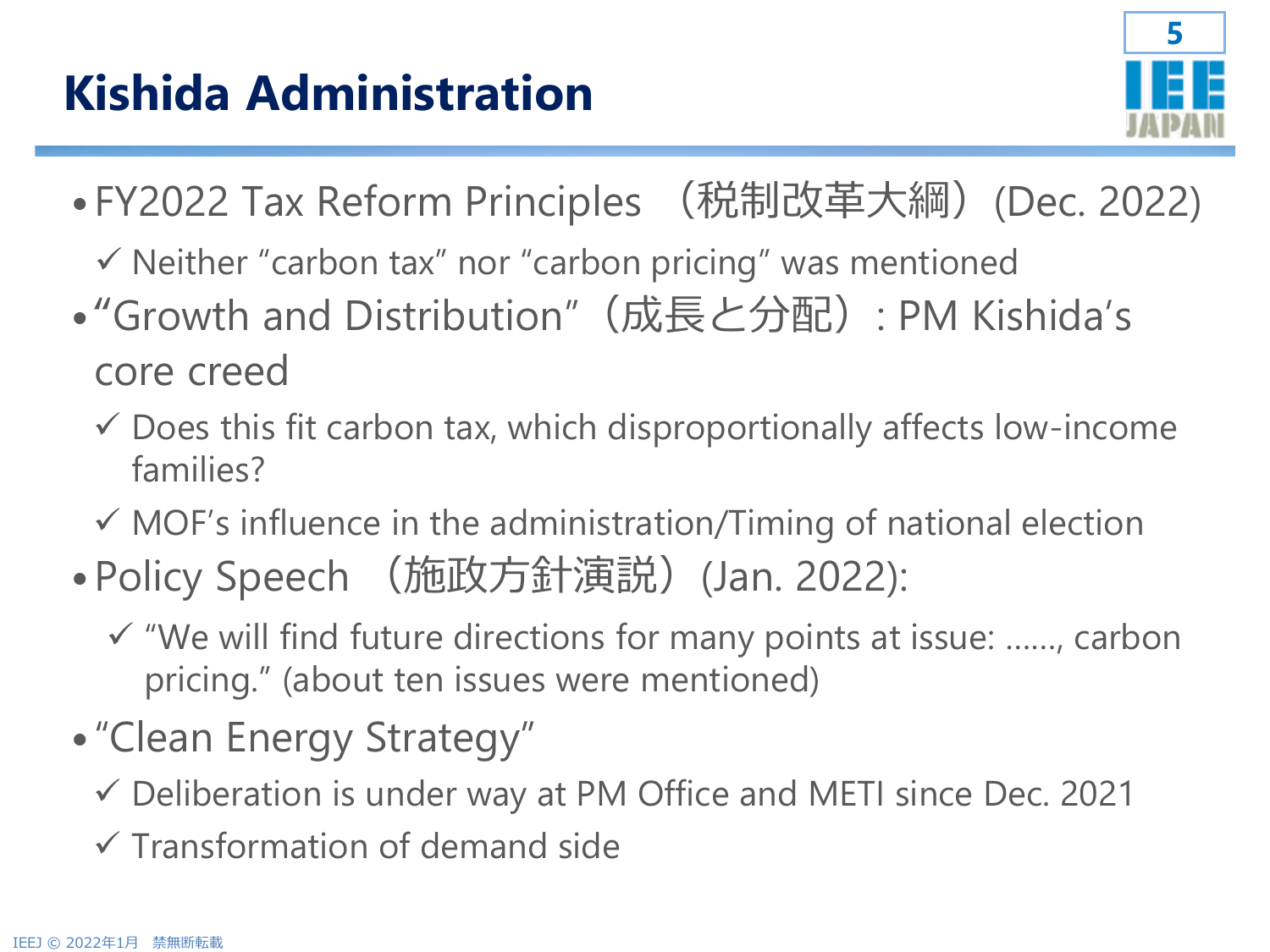

- •Fit for 55 (July 2021) : "Pricing" as one of the four pillars
	- ✓ Extended coverage of ETS (maritime, building & road transport)
	- ✓ CBAM(炭素国境調整メカニズム)
	- $\checkmark$  Energy tax reform, etc.
- •EC's CBAM proposal:
	- $\checkmark$  Coverage: steel, cement, aluminum, fertilizer, electricity
	- $\checkmark$  Levy: EU-ETS auction price X embedded emissions (scope 1 only) of imported goods
	- $\checkmark$  Deduction of explicit carbon price paid in exporting country
	- ✓ Timeline: until 2025 reporting only, after 2026 implemented with 10 year phase-out of free allocation in EU-ETS
	- ✓ Revenue: (€21 million) accrues to EU budget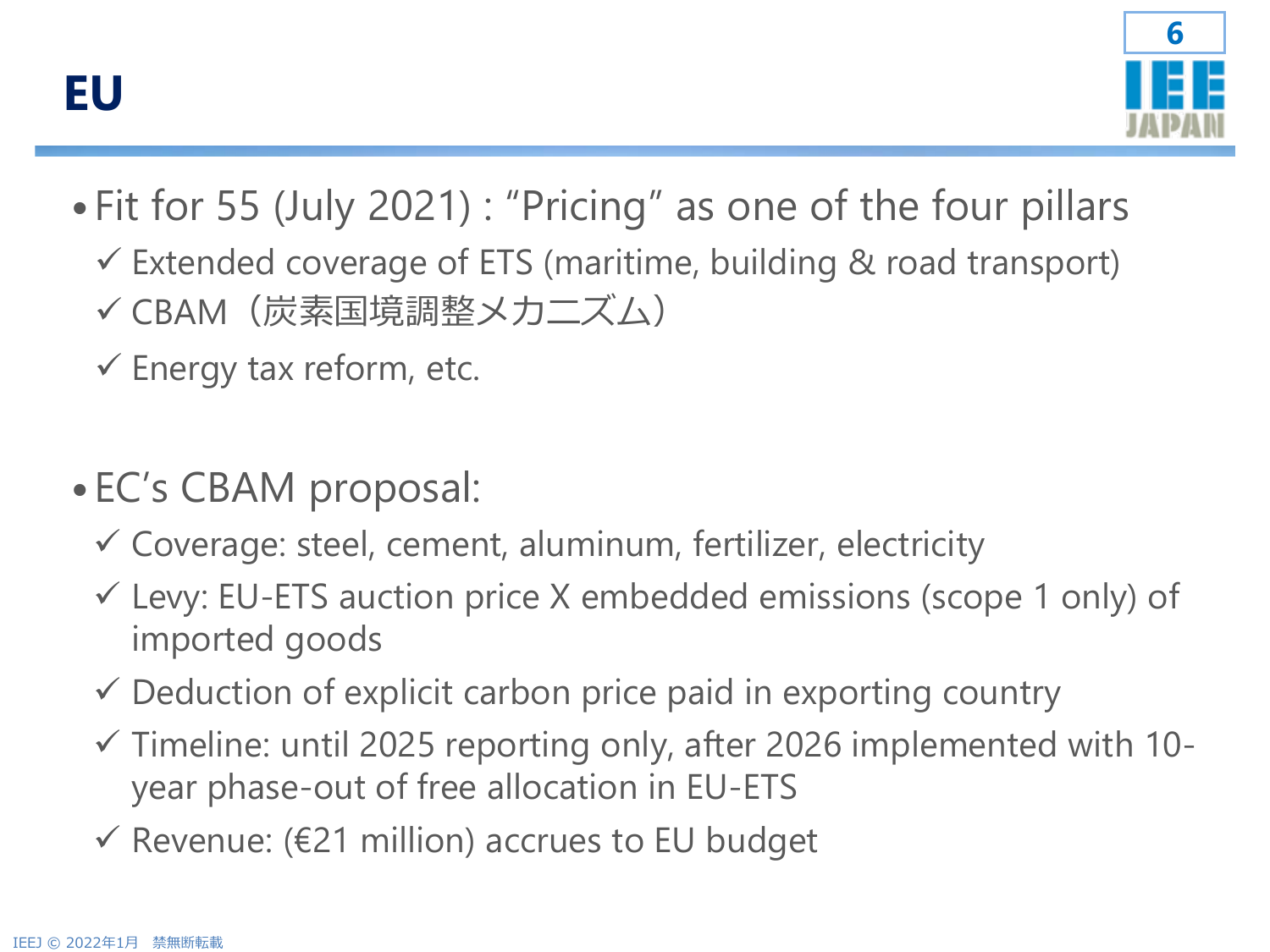

- •Accounting methods of embedded emissions
- •WTO compatibility (GATT Art. 20): use of revenues, etc.
- •Possibility of trade war through retaliation, and negative impact on climate talks
- •Explicit vs. implicit carbon price: will Japan be targeted?
- •Counter-proposal from the Parliament:
	- ✓Wider product coverage: chemicals, hydrogen
	- ✓Wider emissions coverage: scope 1 & 2
	- $\checkmark$  Earlier implementation
	- ✓More focused revenue-use (LDC support)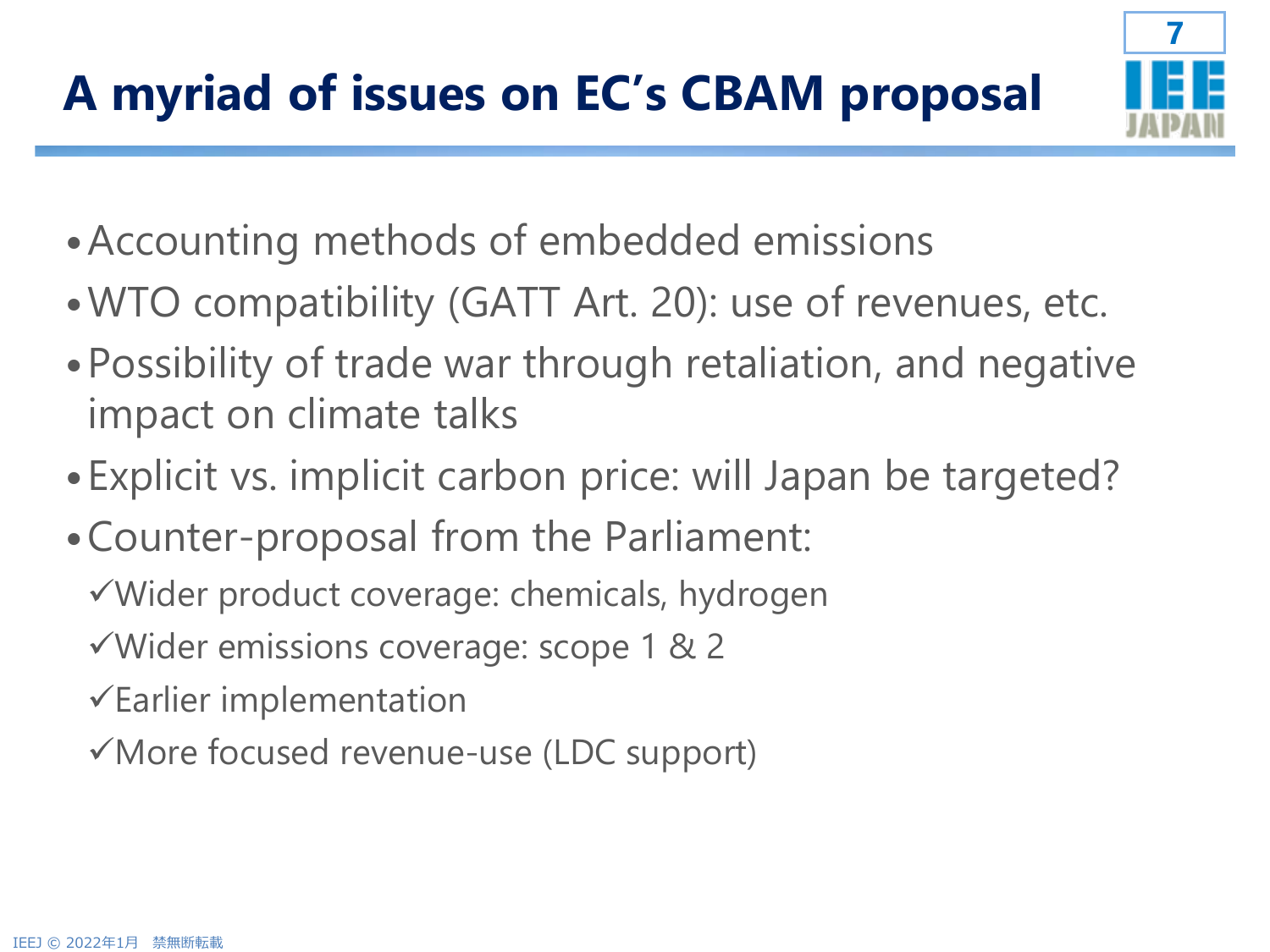

CBAM objective shouldn't be its introduction. CBAM should incentivize countries around the world to take effective measures while avoiding adverse effect on international trade.

- ① Ensure WTO compatibility
- ② Take the lead in developing international rules of measurement of embedded emissions
- ③ Investigate carbon costs of targeted products in Japan and countries with CBAM
- ④ Coordinate with like-minded countries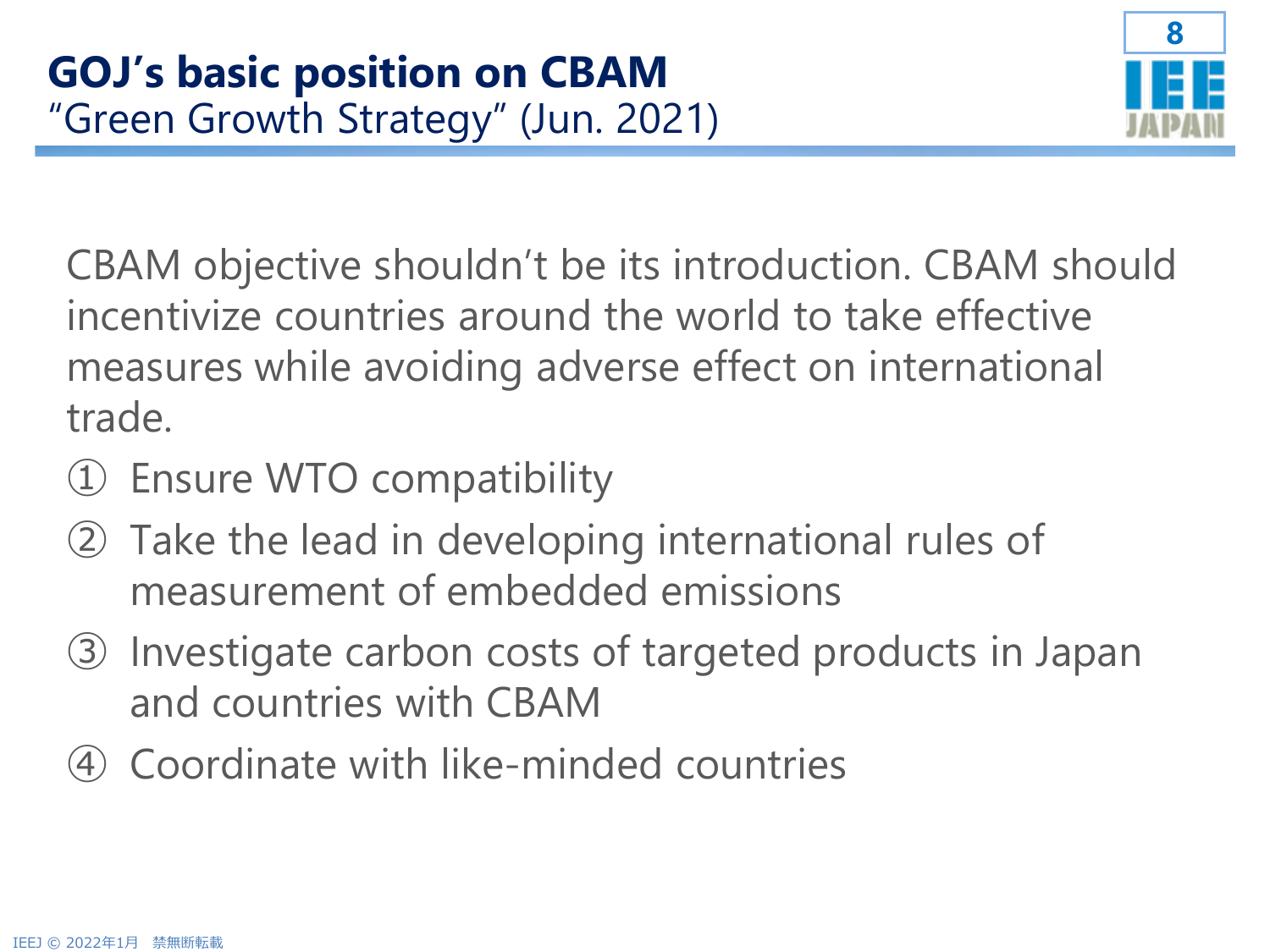

#### **US**

- •Seemingly quiet recently
- •Initially Kelly was cautious about EU CBAM proposal, but thereafter mentioned the President Biden's instruction to study CBAM (with no follow-up?)
- •Yellen favored for implicit carbon price in CBAM
- •The \$1.75 trillion package now under Senate debate does not include CBAM-like measure
- •Depending on the outcome of the mid-term election, carbon price could be a non-starter in US

#### **China, Indonesia, ROK, Russia, and Vietnam** have

implemented or are considering carbon tax and/or ETS.